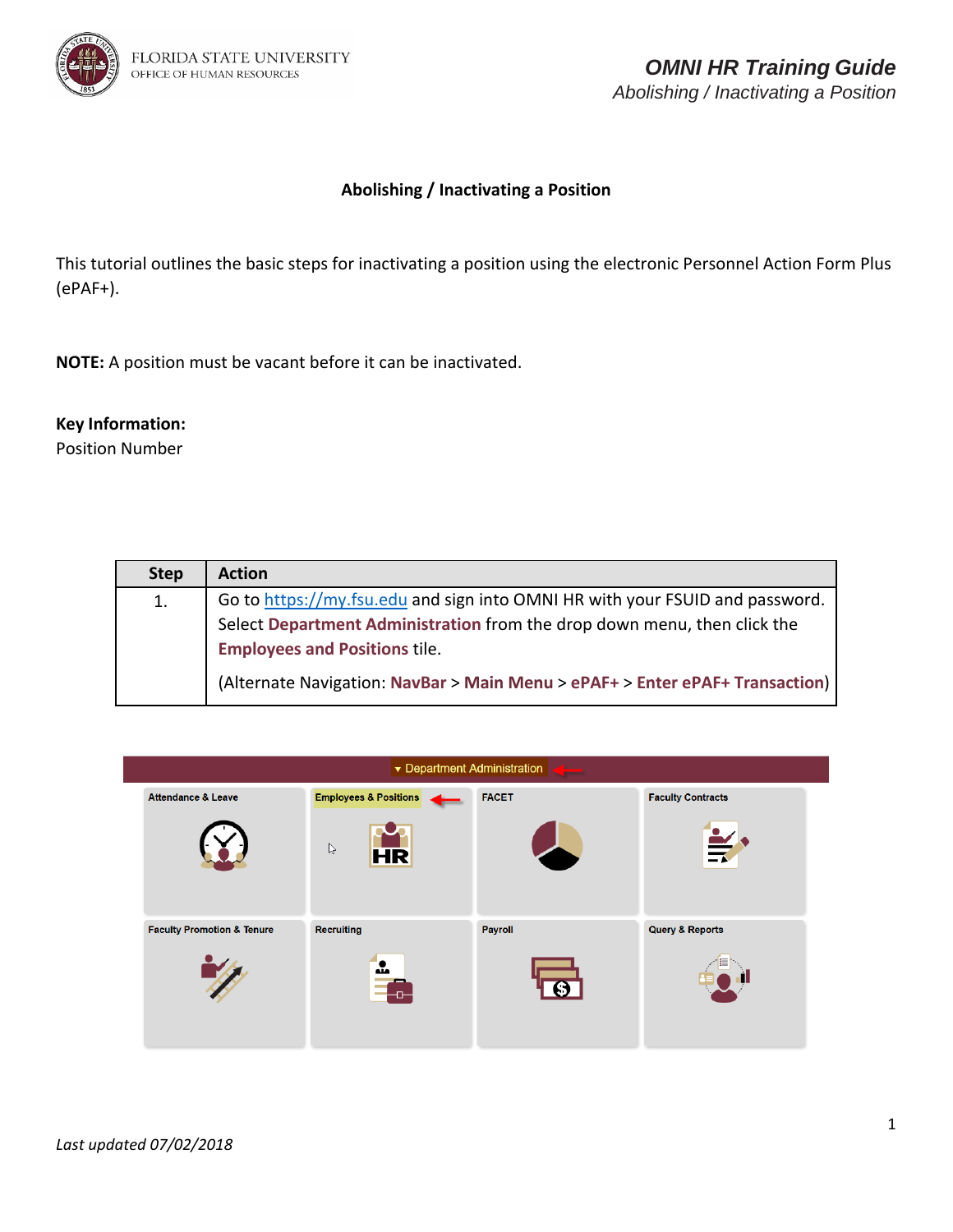

| <b>Step</b> | <b>Action</b>                                         |
|-------------|-------------------------------------------------------|
|             | Ensure you are on the Enter ePAF+ Transaction screen. |

| <b>C</b> Department Administration           | <b>Employees and Positions</b>                                                                    | $\circledcirc$<br>Ξ.      |
|----------------------------------------------|---------------------------------------------------------------------------------------------------|---------------------------|
| <b>Enter ePAF+ Transactions</b>              | Enter ePAF+ Transaction                                                                           | Print   New Window   Help |
| View/Rework ePAF+                            | Select an HR Transaction search type. Enter any information you have and click the Search button. |                           |
| Approve ePAF+                                | <b>HR Transaction Search Type</b>                                                                 |                           |
| <b>T</b> Job Data                            | <sup>5</sup> Appointment/Filled Position<br>O Update Vacant Position<br>O Add New Position        | ₿                         |
| <b>Department Budget Table</b>               | G<br>Empl ID:                                                                                     |                           |
| Current Team Profiles                        | <b>Last Name:</b><br><b>First Name:</b>                                                           |                           |
| Maintain Job Profiles                        | Position:<br>a<br><b>Department:</b>                                                              |                           |
| <b>Position Summary</b>                      | □ Terminate Appointment<br><b>Refine Search Results</b>                                           |                           |
| <b>Position History</b>                      | Direct Reports<br>Department Rep                                                                  |                           |
| <b>FSU Mass Appointments</b><br>$\checkmark$ | Clear<br>Search                                                                                   |                           |
|                                              |                                                                                                   |                           |
|                                              |                                                                                                   |                           |

| <b>Step</b> | <b>Action</b>                                                                                                                           |
|-------------|-----------------------------------------------------------------------------------------------------------------------------------------|
| 3.          | Select the appropriate HR Transaction Search Type. For the purpose of this<br>activity, you will use the Update Vacant Position option. |
| 4.          | Enter the position number into the Position field, then click the Search button<br>and select the desired position number from results. |

|                                                                                                   |                  |                                      |                        | A<br>$\alpha$                                             | =<br>$\circledcirc$       |
|---------------------------------------------------------------------------------------------------|------------------|--------------------------------------|------------------------|-----------------------------------------------------------|---------------------------|
|                                                                                                   |                  |                                      |                        |                                                           | Print   New Window   Help |
| Enter ePAF+ Transaction                                                                           |                  |                                      |                        |                                                           |                           |
| Select an HR Transaction search type. Enter any information you have and click the Search button. |                  |                                      |                        |                                                           |                           |
|                                                                                                   |                  |                                      |                        |                                                           |                           |
| <b>HR Transaction Search Type</b>                                                                 |                  |                                      |                        |                                                           |                           |
| ○ Appointment/Filled Position                                                                     |                  |                                      |                        |                                                           |                           |
| <b>O</b> Update Vacant Position                                                                   |                  |                                      |                        |                                                           |                           |
| ○ Add New Position                                                                                |                  |                                      |                        |                                                           |                           |
| Empl ID:                                                                                          |                  |                                      |                        |                                                           |                           |
| <b>Last Name:</b>                                                                                 |                  |                                      |                        |                                                           |                           |
| <b>First Name:</b>                                                                                |                  |                                      |                        |                                                           |                           |
| lQ<br>00099999<br><b>Position:</b>                                                                |                  |                                      |                        |                                                           |                           |
| Academic Advisor Level 1<br>$\alpha$                                                              |                  |                                      |                        |                                                           |                           |
| <b>Department:</b>                                                                                |                  |                                      |                        |                                                           |                           |
|                                                                                                   |                  |                                      |                        |                                                           |                           |
| <b>Refine Search Results</b>                                                                      |                  |                                      |                        |                                                           |                           |
| $\Box$ Direct Reports<br>$\Box$ Department Rep                                                    |                  |                                      |                        |                                                           |                           |
| Clear<br>Search                                                                                   |                  |                                      |                        |                                                           |                           |
|                                                                                                   |                  |                                      |                        |                                                           |                           |
|                                                                                                   |                  |                                      |                        | Personalize   Find   View All   $\boxed{2}$   $\boxed{4}$ | First 1 of 1 2 Last       |
| Position<br><b>Position Title</b><br>Job Code Job Title<br><b>Position Nbr</b><br><b>Status</b>   | Dept             | <b>Department Name</b>               | <b>Originator Name</b> | <b>Current Approval Status</b>                            |                           |
| 00099999<br>Academic Advisor Level 1<br>9451<br>Approved                                          | Academic Advisor | Dean Undergraduate Studies<br>098000 |                        |                                                           |                           |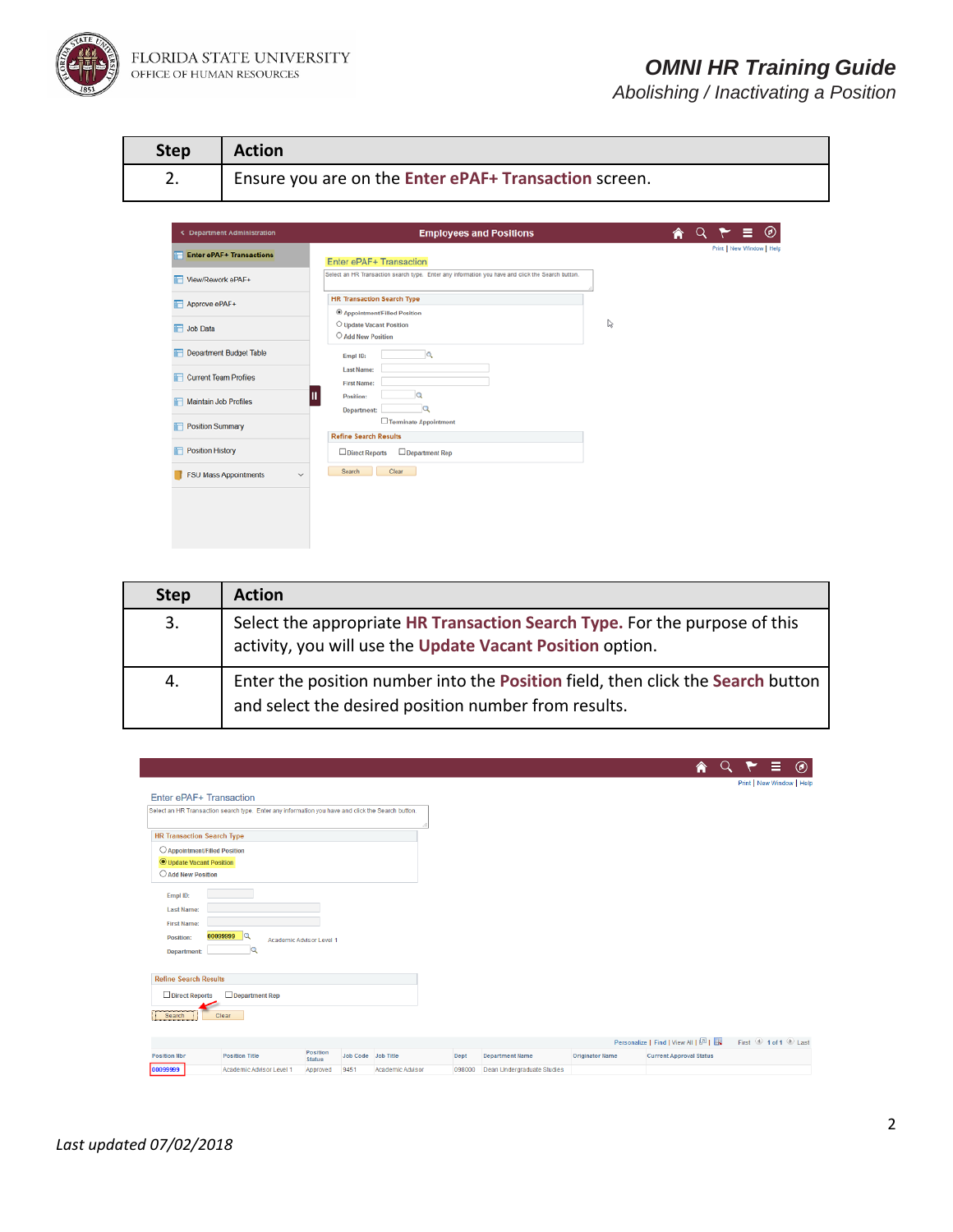

| <b>Step</b> | <b>Action</b>                                                                                                                                                                                                                                                                     |
|-------------|-----------------------------------------------------------------------------------------------------------------------------------------------------------------------------------------------------------------------------------------------------------------------------------|
| 5.          | Check the transaction effective date. The requested transaction effective date<br>defaults to the current date. Enter your desired transaction effective date or<br>the first day of the next available payroll cycle into the Requested Transaction<br>Date field. Click Submit. |

## **Transaction Effective Date**

Enter transaction Effective Date. Current Information section will reflect data as of this date. The date may be changed prior to submission and while working in Draft mode, though changes will reset data previously entered into the form. The Effective Date cannot be changed if the ePAF+ is pushed back. \*Requested Transaction Date: 07/13/2018 |3 Submit

| <b>Step</b> | <b>Action</b>                                                                                      |
|-------------|----------------------------------------------------------------------------------------------------|
| 6.          | Click the drop down menu associated with Position Status and select Frozen<br>(inactive = frozen). |

| Enter ePAF+ Transaction      |                |                               |                    |                          |                          |
|------------------------------|----------------|-------------------------------|--------------------|--------------------------|--------------------------|
|                              |                |                               |                    | <b>Position Number:</b>  | 00099999                 |
|                              |                |                               |                    | <b>Working Title:</b>    | Academic Advisor Level 1 |
|                              |                |                               |                    | <b>Headcount Status:</b> | Open                     |
| *Requested Transaction Date: |                | 07/13/2018                    |                    | 0                        |                          |
| <b>Position Data</b>         |                |                               |                    |                          |                          |
|                              |                | <b>Current Information</b>    |                    | <b>Proposed Changes</b>  |                          |
| <b>Status</b>                |                |                               |                    |                          |                          |
| <b>Effective Status</b>      | Active         |                               | Active             |                          |                          |
| <b>Position Status</b>       | Approved       |                               |                    |                          |                          |
| <b>Job Code</b>              |                |                               |                    |                          |                          |
| Job Code                     | 9451           | Academic Advisor              | Frozen<br>Proposed |                          |                          |
| <b>Salary Admin Pln</b>      | 021            | Administrative & Professional |                    |                          |                          |
| Pay Grade                    | 004            | <b>A&amp;P 4</b>              |                    |                          |                          |
| <b>FLSA Status</b>           | Nonexempt      |                               |                    |                          |                          |
| <b>Union Code</b>            | <b>29N</b>     | Fac_A&P No Established CBU    |                    |                          |                          |
| <b>Academic Rank</b>         |                |                               |                    |                          |                          |
| <b>Working Title</b>         |                | Academic Advisor Level 1      |                    |                          |                          |
| Position Specific - Job      |                |                               |                    |                          |                          |
| <b>Max Head Count</b>        | $\overline{1}$ |                               |                    |                          |                          |
| <b>FTE</b>                   | 1.000000       |                               |                    |                          |                          |
| Standard Hours               | 40.00          |                               |                    |                          |                          |
|                              |                |                               |                    |                          |                          |
| Shift                        | Day/Standard   |                               |                    |                          | $\checkmark$             |
| <b>Full/Part Time</b>        | Full-Time      |                               |                    |                          |                          |
|                              |                |                               |                    |                          |                          |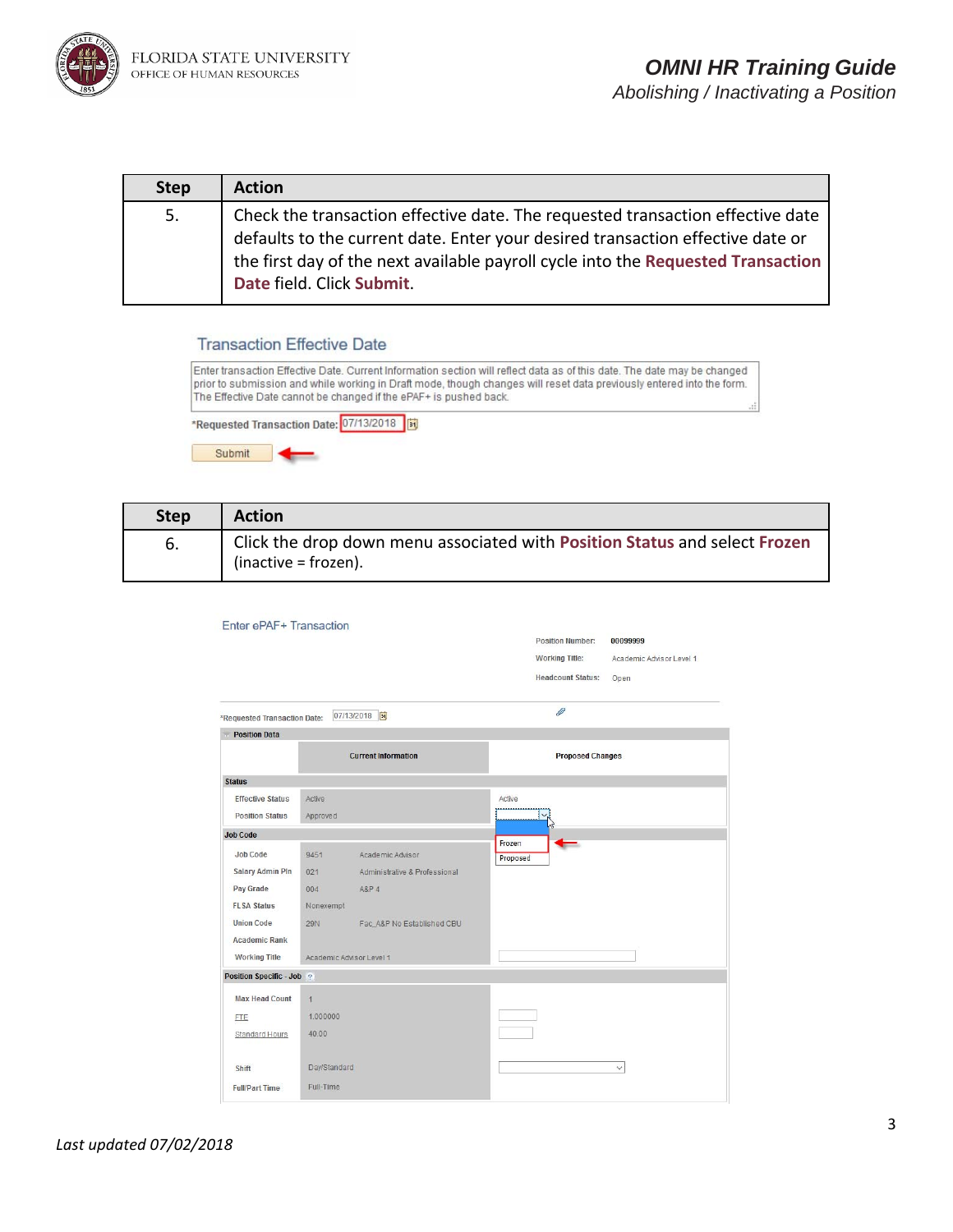

| <b>Step</b> | <b>Action</b>                                                                                                                                                                                                                       |
|-------------|-------------------------------------------------------------------------------------------------------------------------------------------------------------------------------------------------------------------------------------|
| 7.          | Enter the appropriate VP Approver for your department in the VP Approver<br>field.                                                                                                                                                  |
| 8.          | Comments are required by the originator. Indicate any information an approver<br>may need to know prior to approving the ePAF+ into the Comments field.<br>Describe the changes being made, as well as the reason and/or objective. |
|             | For the purpose of this transaction, the comments are "Inactivating position                                                                                                                                                        |

| <b>Originator's Information</b> |                                                                    |                                            |          |
|---------------------------------|--------------------------------------------------------------------|--------------------------------------------|----------|
| Name                            | <b>Robert Renegade</b>                                             | Telephone                                  | $\alpha$ |
|                                 | Email ID RRenegade@psinvalid.fsu.edu                               |                                            |          |
|                                 | <b>Additional Approver (Required)</b>                              |                                            |          |
| "VP Approver                    | COSCEOLA                                                           |                                            |          |
|                                 | <b>Pre-Manager Approver (Optional)</b>                             |                                            |          |
| Pre-Manager Approver            |                                                                    | $\Omega$                                   |          |
| ePAF+ Originator Comments       |                                                                    |                                            |          |
| *Originator<br>Comments         | Inactivating position 00099999.                                    |                                            |          |
| Submit                          | Save as Draft<br><b>Cancel Draft</b><br><b>Approval Signatures</b> | Return to Transaction Search / Action Page |          |

| <b>Step</b> | <b>Action</b>                                                            |
|-------------|--------------------------------------------------------------------------|
| 9.          | When all ePAF+ updates have been completed, click Submit to initiate the |
|             | approval process.                                                        |